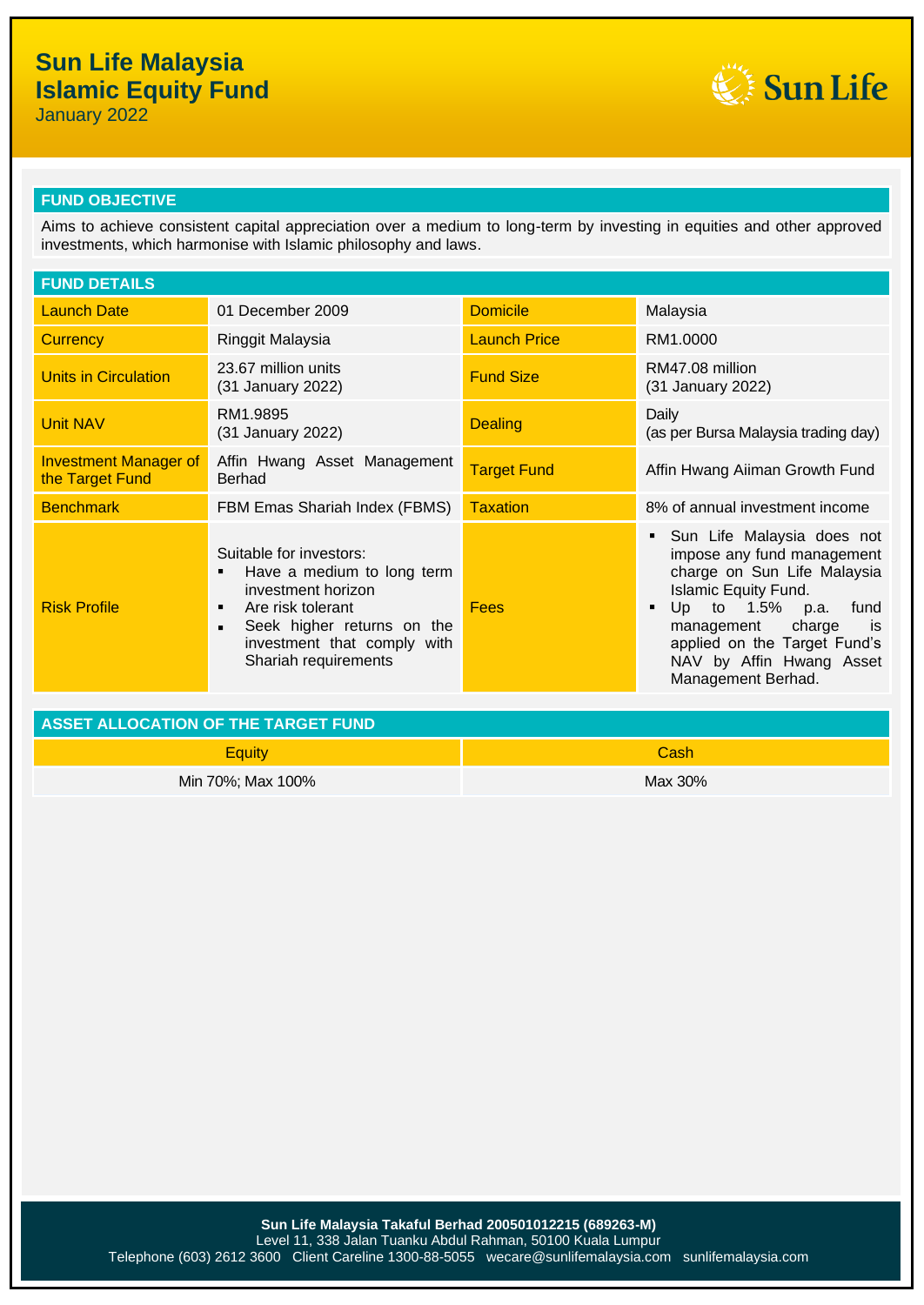

| SECTOR ALLOCATION OF THE TARGET FUND |          | TOP HOLDINGS OF THE TARGET FUND           |       |
|--------------------------------------|----------|-------------------------------------------|-------|
| <b>Industrials</b>                   | 37.4%    | <b>Axis Real Estate Invt Trust</b>        | 5.7%  |
| <b>Financials</b>                    | 23.3%    | <b>Bank Islam Malaysia Bhd</b>            | 4.6%  |
| <b>Technology</b>                    | 11.7%    | <b>Telekom Malaysia Bhd</b>               | 4.3%  |
| <b>Telecommunications</b>            | $10.0\%$ | <b>Scientex Bhd</b>                       | 3.9%  |
| <b>Basic Materials</b>               | 7.4%     | <b>Genetec Technology Bhd</b>             | 3.7%  |
| <b>Health Care</b>                   | 3.6%     | <b>Kobay Technology Berhad</b>            | 3.6%  |
| <b>Consumer Discretionary</b>        | 2.1%     | <b>IHH Healthcare Bhd</b>                 | 3.6%  |
| <b>Consumer Staples</b>              | 2.1%     | <b>MISC Bhd</b>                           | 3.5%  |
| Energy                               | 1.9%     | <b>Press Metal Aluminium Holdings Bhd</b> | 3.4%  |
| <b>Cash &amp; Cash Equivalents</b>   | 0.4%     | <b>Solarvest Holdings Berhad</b>          | 3.2%  |
| Total                                | 100.0%   | Total                                     | 38.4% |

### **PERFORMANCE RECORD**

This fund feeds into Affin Hwang Aiiman Growth Fund ("target fund") with the objective to achieve consistent capital appreciation over a medium to long-term by investing in equities and other approved investments, which harmonize with Islamic philosophy and laws.

Table below shows the investment returns of Sun Life Malaysia Islamic Equity Fund versus its benchmark as at 31 January 2022:

| $\frac{9}{6}$     | YTD     | <b>1M</b> | 1-Year   | 3-Years | 5-Years | <b>10-Years</b> | <b>Since</b><br><b>Inception</b> |
|-------------------|---------|-----------|----------|---------|---------|-----------------|----------------------------------|
| Fund <sup>*</sup> | $-6.06$ | $-6.06$   | $-5.04$  | 31.89   | 35.40   | 65.78           | 98.95                            |
| <b>Benchmark</b>  | $-5.66$ | $-5.66$   | $-10.11$ | 0.14    | $-5.39$ | 10.19           | 37.35                            |

*\* Calculation of past performance is based on NAV-to-NAV*

**Notice: Past performance of the fund is not an indication of its future performance which may differ. The fund performance is not guaranteed.**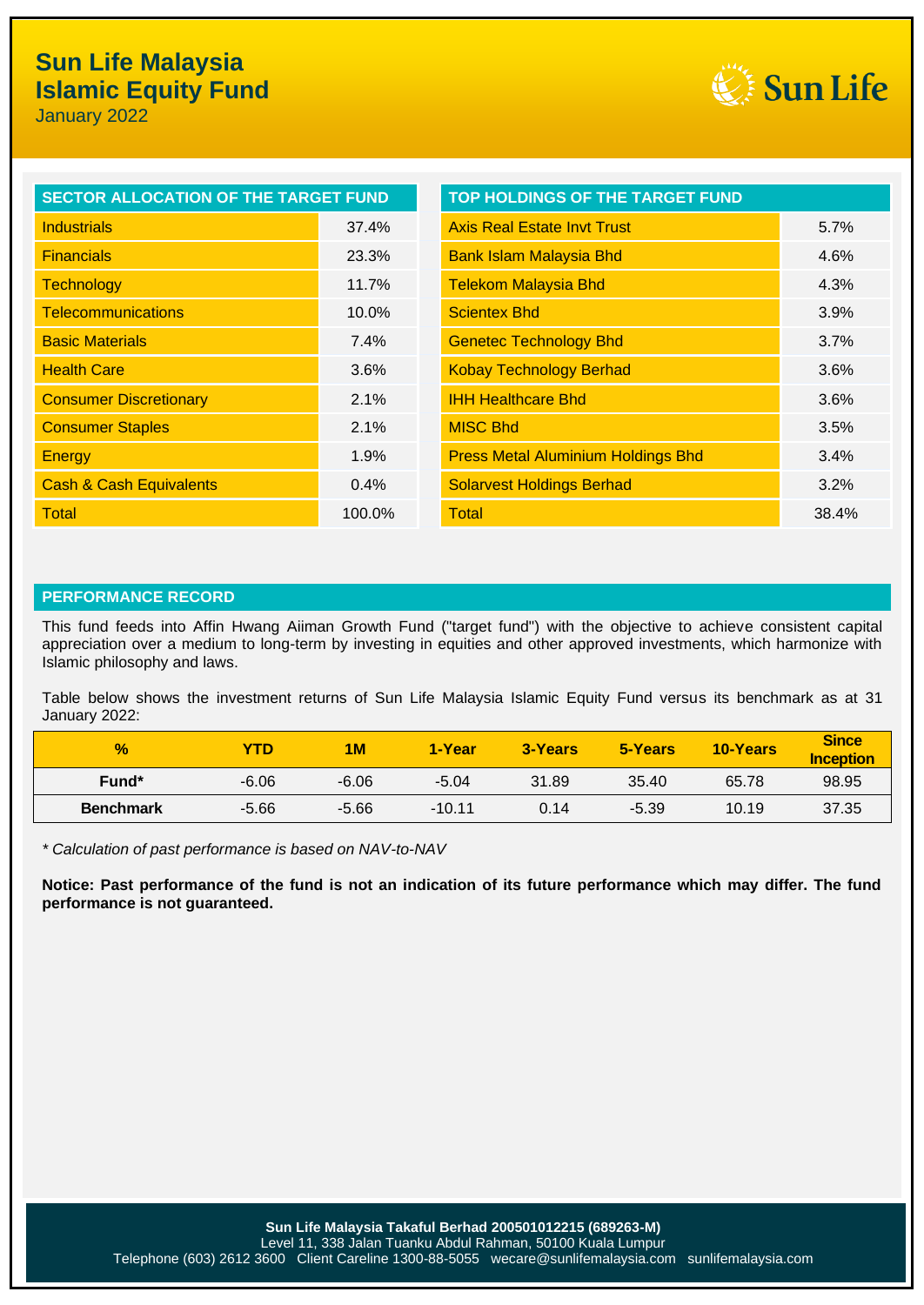

#### **FUND MANAGER'S COMMENTS**

- Global equities got off to a shaky start in 2022 as investors brace for tighter liquidity as global central banks seek to tamp down inflation by withdrawing stimulus. The MSCI AC World Index was down 4.9% in January while the techheavy Nasdaq fell 9.0%, as Facebook's parent company Meta epic wipe-out sparked a rout in rate sensitive sectors.
- The FBM 100 index fell 4.0%, as a deepening tech rout dampened sentiment. Bursa Malaysia Technology Index slid by 15.3% in January as the sector was rattled by the hawkish pivot by major central banks.
- The price of Brent crude oil pierced a 7-year high rising past the US\$90 per barrel level. This is stronger than the imputed figure under Budget 2022 tabled last year. Assuming the high price of oil can be sustained, this could help ease fiscal constraints and narrow the deficit.
- Bank Negara kept its Overnight Policy Rate unchanged at 1.75%. The central bank exuded a relatively neutral tone in its statement, but further hinted that its policy direction will continue to be dependent on upcoming inflation readings, as well as the domestic growth outlook.

### **STRATEGY**:

- The fund's invested levels had been increased to around 99% during the month. The fund remains positioned in quality large-cap Shariah-compliant stocks in the domestic market.
- 2022 looks to be a year of two halves with a wall of worries to overcome initially, before picking up in the second half as investors begin to price in better growth prospects for 2023.
- At this point, headwinds (Omicron, hawkish Fed, subdued earnings growth) are largely priced in, with the index valuation at levels below mean.
- We will remain highly invested. We are positive on banks, which is a clear beneficiary of economic growth, coupled with strong outlook on loan growth and asset quality. We also like technology companies which has strong earnings visibility driven by secular growth trends (e.g. 5G, electric vehicle, solar energy). Hospital operators also look set to benefit from a recovery in elective surgery demand and a return of medical tourism as the Covid situation improves.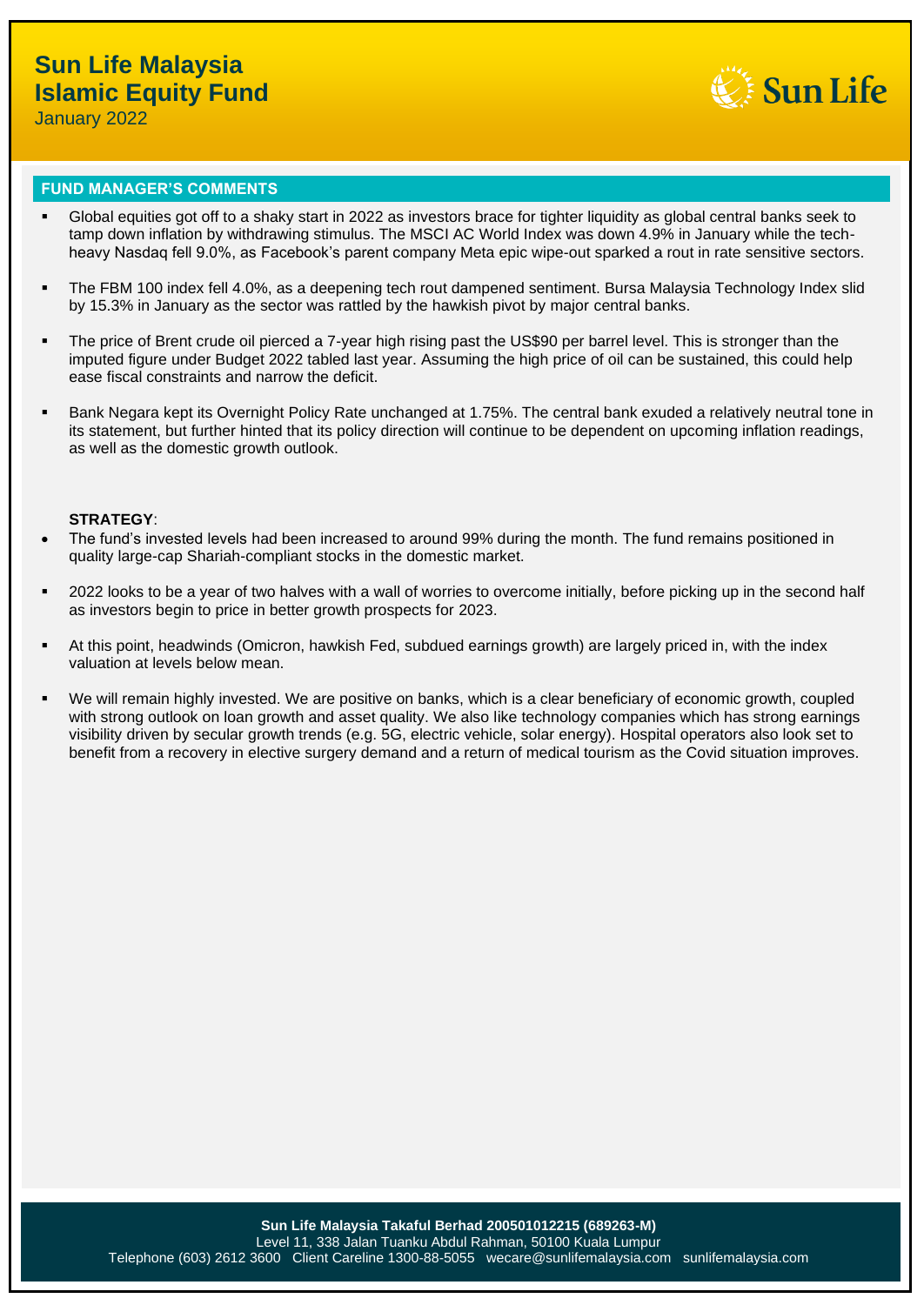# **Sun Life Malaysia Islamic Equity Fund**

January 2022



### **RISKS**

All investment carries some form of risks. The potential key risks include but are not limited to the following:

| <b>Market risk</b>            | Market risk arises because of factors that affect the entire marketplace. Factors such as<br>economic growth, political stability and social environment are some examples of conditions<br>that have an impact on businesses, whether positive or negative. Market risk cannot be<br>eliminated by diversification. It stems from the fact that there are economy-wide perils which<br>threaten all businesses. Hence, investors will be exposed to market uncertainties and no<br>matter how many Shariah-compliant securities are held, fluctuations in the economic, political<br>and social environment will affect the market price of the Shariah-compliant investments either<br>in a positive or negative way. |
|-------------------------------|-------------------------------------------------------------------------------------------------------------------------------------------------------------------------------------------------------------------------------------------------------------------------------------------------------------------------------------------------------------------------------------------------------------------------------------------------------------------------------------------------------------------------------------------------------------------------------------------------------------------------------------------------------------------------------------------------------------------------|
| <b>Fund management risk</b>   | This risk refers to the day-to-day management of the target fund by Affin Hwang which will<br>impact the performance of the target fund. For example, investment decisions undertaken<br>by Affin Hwang as a result of an incorrect view of the market or any non-compliance<br>with internal policies, investment mandate, the deed, relevant law or guidelines due to<br>factors such as human error, fraudulence, dishonesty or weaknesses in operational<br>process and systems, may adversely affect the performance of the target fund.                                                                                                                                                                           |
| <b>Performance risk</b>       | There is no guarantee in relation to the investment returns.                                                                                                                                                                                                                                                                                                                                                                                                                                                                                                                                                                                                                                                            |
| <b>Inflation risk</b>         | This is the risk that your investment in the target fund may not grow or generate income at a<br>rate that keeps pace with inflation. This would reduce your purchasing power even though<br>the value of the investment in monetary terms has increased.                                                                                                                                                                                                                                                                                                                                                                                                                                                               |
| <b>Liquidity risk</b>         | Liquidity risk arises in two scenarios. The first scenario is where the target fund's investment<br>cannot be sold due to unavailability of a buyer for that investment. The second scenario exists<br>where the target fund's investment, by its nature, is thinly traded. This will have the effect of<br>causing the target fund's investment to be sold below its fair value which would adversely affect<br>the NAV of the target fund.                                                                                                                                                                                                                                                                            |
| <b>Credit/Default risk</b>    | Credit risk relates to the creditworthiness of the issuers of the investment (Islamic money<br>market instruments) and their expected ability to make timely payment of interest and/or<br>principal. Any adverse situations faced by the issuers may impact the value as well as liquidity<br>of the investment. In the case of rated investments, this may lead to a credit downgrade.<br>Default risk relates to the risk of an issuer of the investment either defaulting on payments or<br>failing to make payments in a timely manner which will in turn adversely affect the value of the<br>investment. This could adversely affect the value of the target fund.                                               |
| <b>Equity investment risk</b> | This is the risk associated with investing in a particular equity. The value of individual equity is<br>mainly determined by its potential growth in earnings, sound management, and treatment of<br>minority shareholders, as well as a myriad of other factors. Failure to achieve these would<br>result in declining investment value which in turn affects the performance of the target fund.<br>This can be mitigated by diversifying the target fund's portfolios.                                                                                                                                                                                                                                               |